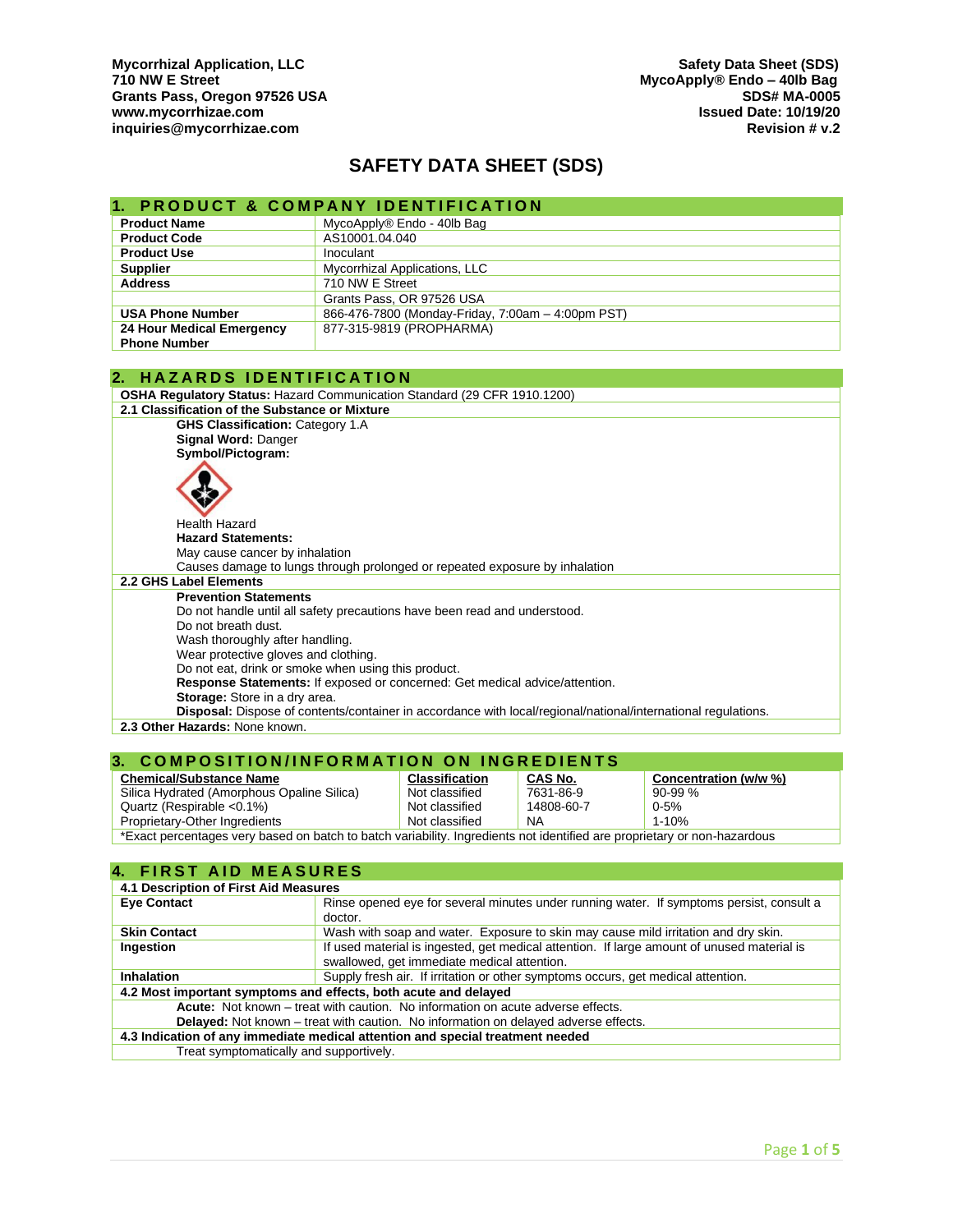**5. FIRE FIGHTING MEASURES** 

| 5.1 Extinguishing Media and Suitable Extinguishing Media                                                     |
|--------------------------------------------------------------------------------------------------------------|
| <b>Suitable Extinguishing Media:</b> Use media that is appropriate for surrounding fire.                     |
|                                                                                                              |
| Unsuitable Extinguishing Media: None known.                                                                  |
| 5.2 Special Hazards Arising from the Substance or Mixture                                                    |
| Thermal decomposition products: None known.                                                                  |
| 5.3 Special Protective Equipment/Procedures for Firefighters                                                 |
| Protective Equipment and precautions for firefighters: Breathing apparatus and protective clothing for fires |
| involving chemicals or in confined spaces.                                                                   |
| Fire & Explosive hazard: None known.                                                                         |
|                                                                                                              |
| <b>ACCIDENTAL RELEASE MEASURES</b>                                                                           |
| 6.1 Personal Precautions, Protective Equipment and Emergency Procedures                                      |

None known.

**6.2 Environmental Precautions**

Report as required by local and federal regulations.

**6.3 Methods and Material for Containment and Cleaning Up**

None known.

**6.4 Containment and Cleaning Up**

Sweep up and collect for proper disposal.

### **7. H A N D L I N G & S T O R A G E**

**7.1 Precautions for Safe Handling**

Avoid breathing dust. Ensure good ventilation/exhaustion at the workplace. Follow good housekeeping practices to keep surfaces, including areas overhead such as piping, drop ceilings, ductwork, etc. free from settled dust.

**7.2 Conditions for Safe Storage, Including any Incompatibilities**

- Store in a dry area. Keep container tightly sealed.
- **7.3 Incompatibilities**

None known.

### **8. EXPOSURE CONTROLS/PERSONAL PROTECTION**

| 8.1 Control Parameters: Component Exposure Levels: Information collected from supplier SDS's. |                                                                                                                                                                                                                                                                                                                                                                                |                            |                     |
|-----------------------------------------------------------------------------------------------|--------------------------------------------------------------------------------------------------------------------------------------------------------------------------------------------------------------------------------------------------------------------------------------------------------------------------------------------------------------------------------|----------------------------|---------------------|
| <b>Component</b>                                                                              | <b>Regulation</b>                                                                                                                                                                                                                                                                                                                                                              | <b>Type of Listing</b>     | Value               |
| <b>Silica Hydrated (Amorphous)</b><br>Opaline Silica)                                         | <b>TWA OSHA PEL</b>                                                                                                                                                                                                                                                                                                                                                            | % SiO <sub>2</sub>         | $80 \text{ mg/m}$ 3 |
| <b>Quartz</b> (crystalline silica) (respirable                                                | TWA OSHA                                                                                                                                                                                                                                                                                                                                                                       | % SiO2+2 (total dust)      | $30 \text{ mg/m}$   |
| $<1\%$                                                                                        | TWA OSHA PEL                                                                                                                                                                                                                                                                                                                                                                   | % SiO2+2 (respirable dust) | $10 \text{ mg/m}$   |
|                                                                                               | TWA ACGIH TLV                                                                                                                                                                                                                                                                                                                                                                  | (respirable dust)          | $0.025$ mg/m $3$    |
|                                                                                               |                                                                                                                                                                                                                                                                                                                                                                                |                            |                     |
| <b>8.2 Exposure Controls</b>                                                                  |                                                                                                                                                                                                                                                                                                                                                                                |                            |                     |
| <b>Engineering Controls</b>                                                                   | General ventilation is adequate for normal use. For operations where the exposure limit<br>may be exceeded, local exhaust ventilation is recommended.                                                                                                                                                                                                                          |                            |                     |
| <b>Respiratory Protection</b>                                                                 | For operations where the exposure limit may be exceeded, a NIOSH/MSHA approved<br>high efficiency particulate respirator is recommended.                                                                                                                                                                                                                                       |                            |                     |
| 8.3 Personal Protective Equipment                                                             |                                                                                                                                                                                                                                                                                                                                                                                |                            |                     |
| <b>Skin Protection</b>                                                                        | None required for normal use.                                                                                                                                                                                                                                                                                                                                                  |                            |                     |
| <b>Eye Protection</b>                                                                         | Safety glasses or goggles recommended.                                                                                                                                                                                                                                                                                                                                         |                            |                     |
| <b>Respiratory Protection</b>                                                                 | None required for normal use. For operations where the dust concentration may exceed<br>the OSHA or other regulatory exposure limits, or if the dust is visibly excessive, a NIOSH-<br>approved particulate respirator should be used. Follow OSHA regulations (or other<br>national regulations, as applicable) in the proper selection and use of respiratory<br>protection. |                            |                     |

#### **9. PHYSICAL & CHEMICAL PROPERTIES**

| 9.1 Information on basic Physical and Chemical Properties |                   |  |
|-----------------------------------------------------------|-------------------|--|
| <b>Property</b>                                           | Value             |  |
| State:                                                    | Granular Solid    |  |
| Appearance:                                               | Tan to Dark Brown |  |
| Odor:                                                     | No odor           |  |
| Odor Threshold:                                           | Not determined    |  |
| pH:                                                       | Not determined    |  |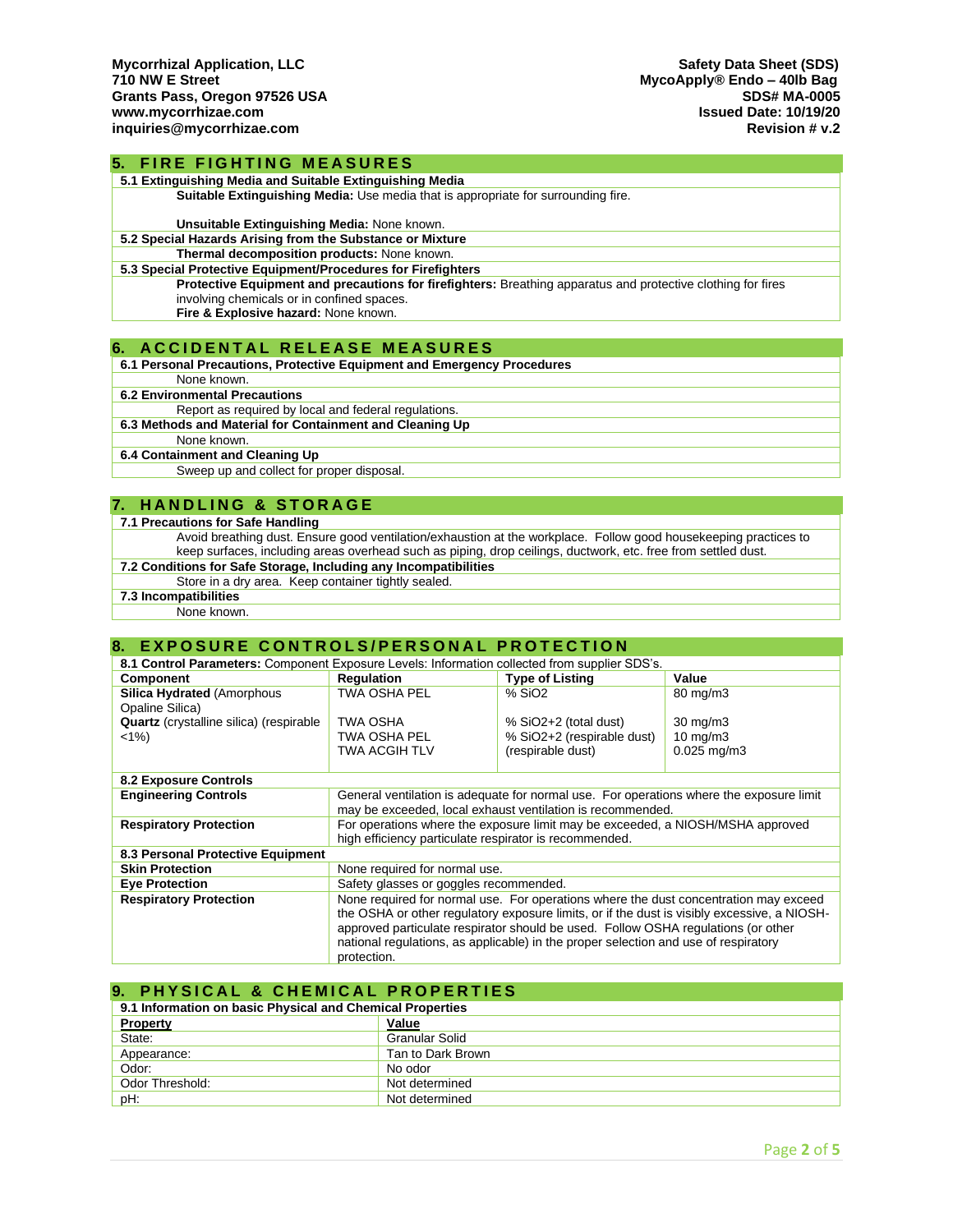## Mycorrhizal Application, LLC **Sheet (SDS)**<br>T10 NW E Street Superintensity of the Street Superintensity of the Street Superintensity of the MycoApply® Endo Grants Pass, Oregon 97526 USA المستخدم المستخدم المستخدم المستخدم المستخدم المستخدم المستخدم المستخدم المستخدم<br>Issued Date: 10/19/20 **[www.mycorrhizae.com](http://www.mycorrhizae.com/) Issued Date: 10/19/20 [inquiries@mycorrhizae.com](mailto:inquiries@mycorrhizae.com) Revision # v.2**

| Melting Point / Freezing Point:          | Not applicable |
|------------------------------------------|----------------|
| Initial boiling point & range:           | Not determined |
| Flashpoint:                              | Not determined |
| Evaporation Rate (Butyl acetate=1)       | Not applicable |
| Flammability (solid, gas):               | Not applicable |
| Flammable Limits in Air % by Volume:     | Not determined |
| LEL (Lower):                             | Not determined |
| UEL (Upper):                             | Not determined |
| Vapor pressure                           | Not applicable |
| Vapor density (air=1)                    | Not applicable |
| Relative Density (water=1)               | Not determined |
| Solubility:                              | Insoluble      |
| Partition coefficient (n-octanol/water): | Not determined |
| Autoignition temperature:                | Not determined |
| Decomposition temperature:               | Not determined |
| Viscosity:                               | Not determined |
| <b>Flammability Class:</b>               | Not determined |
| <b>Oxidation Properties:</b>             | Not determined |

| <b>10. STABILITY &amp; REACTIVITY</b> |                                                                                       |  |
|---------------------------------------|---------------------------------------------------------------------------------------|--|
| 10.1 Reactivity                       | No further relevant information available.                                            |  |
| <b>10.2 Chemical Stability</b>        | No decomposition if used according to specifications.                                 |  |
| 10.3 Possibility of Hazardous         | None known.                                                                           |  |
| <b>Reactions</b>                      |                                                                                       |  |
| 10.4 Conditions to Avoid              | No further relevant information available                                             |  |
| 10.5 Incompatible Materials           | Turpentine, hydrofluoric acid, vegetable oil, fish oil, unsaturated organic compound. |  |
| 10.6 Hazardous Decomposition          | No dangerous decomposition products known.                                            |  |
| <b>Products</b>                       |                                                                                       |  |

## **11. TOXICOLOGICAL INFORMATION**

| 11.1 Information on Toxicological Effects: |                                                                                                                                                                                                                                                                                                                                                                                                                                                                                                                                                                                                                                                                                                                                                                                                                                                                                                                                                                                                     |  |
|--------------------------------------------|-----------------------------------------------------------------------------------------------------------------------------------------------------------------------------------------------------------------------------------------------------------------------------------------------------------------------------------------------------------------------------------------------------------------------------------------------------------------------------------------------------------------------------------------------------------------------------------------------------------------------------------------------------------------------------------------------------------------------------------------------------------------------------------------------------------------------------------------------------------------------------------------------------------------------------------------------------------------------------------------------------|--|
| <b>Likely Routes of Exposure</b>           |                                                                                                                                                                                                                                                                                                                                                                                                                                                                                                                                                                                                                                                                                                                                                                                                                                                                                                                                                                                                     |  |
| Ingestion                                  | No adverse effects expected with unused material.                                                                                                                                                                                                                                                                                                                                                                                                                                                                                                                                                                                                                                                                                                                                                                                                                                                                                                                                                   |  |
| <b>Inhalation</b>                          | Inhalation of excessive concentrations of dust may cause irritation to the respiratory tract.                                                                                                                                                                                                                                                                                                                                                                                                                                                                                                                                                                                                                                                                                                                                                                                                                                                                                                       |  |
| <b>Eye Contact</b>                         | Contact may cause mechanical irritation and possible injury.                                                                                                                                                                                                                                                                                                                                                                                                                                                                                                                                                                                                                                                                                                                                                                                                                                                                                                                                        |  |
| <b>Skin Contact</b>                        | No adverse effects expected.                                                                                                                                                                                                                                                                                                                                                                                                                                                                                                                                                                                                                                                                                                                                                                                                                                                                                                                                                                        |  |
| <b>11.2 Acute Toxicity</b>                 | No toxicity data available                                                                                                                                                                                                                                                                                                                                                                                                                                                                                                                                                                                                                                                                                                                                                                                                                                                                                                                                                                          |  |
| 11.3 Corrosivity                           | This is not a corrosive product.                                                                                                                                                                                                                                                                                                                                                                                                                                                                                                                                                                                                                                                                                                                                                                                                                                                                                                                                                                    |  |
| 11.4 Carcinogen Status                     | The International Agency for Research on Cancer (IARC), in Monograph 100C has<br>concluded that crystalline silica inhaled in the form of quartz is carcinogenic to humans<br>(Group1). Carcinogenicity may be dependent on inherent characteristics of the crystalline<br>silica or on external factors affecting its biological activity or distribution of its polymorphs.<br>The National Toxicology Program (NTP) classifies crystalline silica as a known<br>carcinogen. Applications and exposure data indicate that exposure to respirable quartz in<br>this product with normal use is well below the OSHA Permissible Exposure Limit (PEL)<br>and ACGIH Threshold Limit Value (TLV). The manufacturer is not aware of any scientific<br>or medical data available indicating that exposure to respirable crystalline silica from this<br>product under conditions of normal use will cause silicosis or cancer. Adverse effects<br>would not be expected from normal use of this product. |  |
| 11.5 Repeat Dose Toxicity                  | No toxicity data available. Inhalation of excessive concentrations of any dust, including<br>this material, may lead to lung injury. This product contains <0.1% respirable crystalline<br>silica. Excessive inhalation of respirable crystalline silica may cause silicosis, a<br>progressive, disabling and fatal disease of the lung. Symptoms may include cough,<br>shortness of breath, wheezing and reduced pulmonary function.                                                                                                                                                                                                                                                                                                                                                                                                                                                                                                                                                               |  |

### **12. ECOLOGICAL INFORMATION**

| <b>12.1 Ecotoxicity</b>               | No data available for the product. No adverse effects on the environment are expected. |
|---------------------------------------|----------------------------------------------------------------------------------------|
| 12.2 Persistence and                  | Amorphous opaline silica and silica are non-degradable.                                |
| Degradability                         |                                                                                        |
| <b>12.3 Bioaccumulative Potential</b> | No further relevant information available.                                             |
| 12.4 Mobility in Soil                 | No further relevant data available.                                                    |
| 12.5 Results of PBT and vPvB          | PBT: Not applicable.                                                                   |
| <b>Assessment</b>                     | vPvB: Not applicable.                                                                  |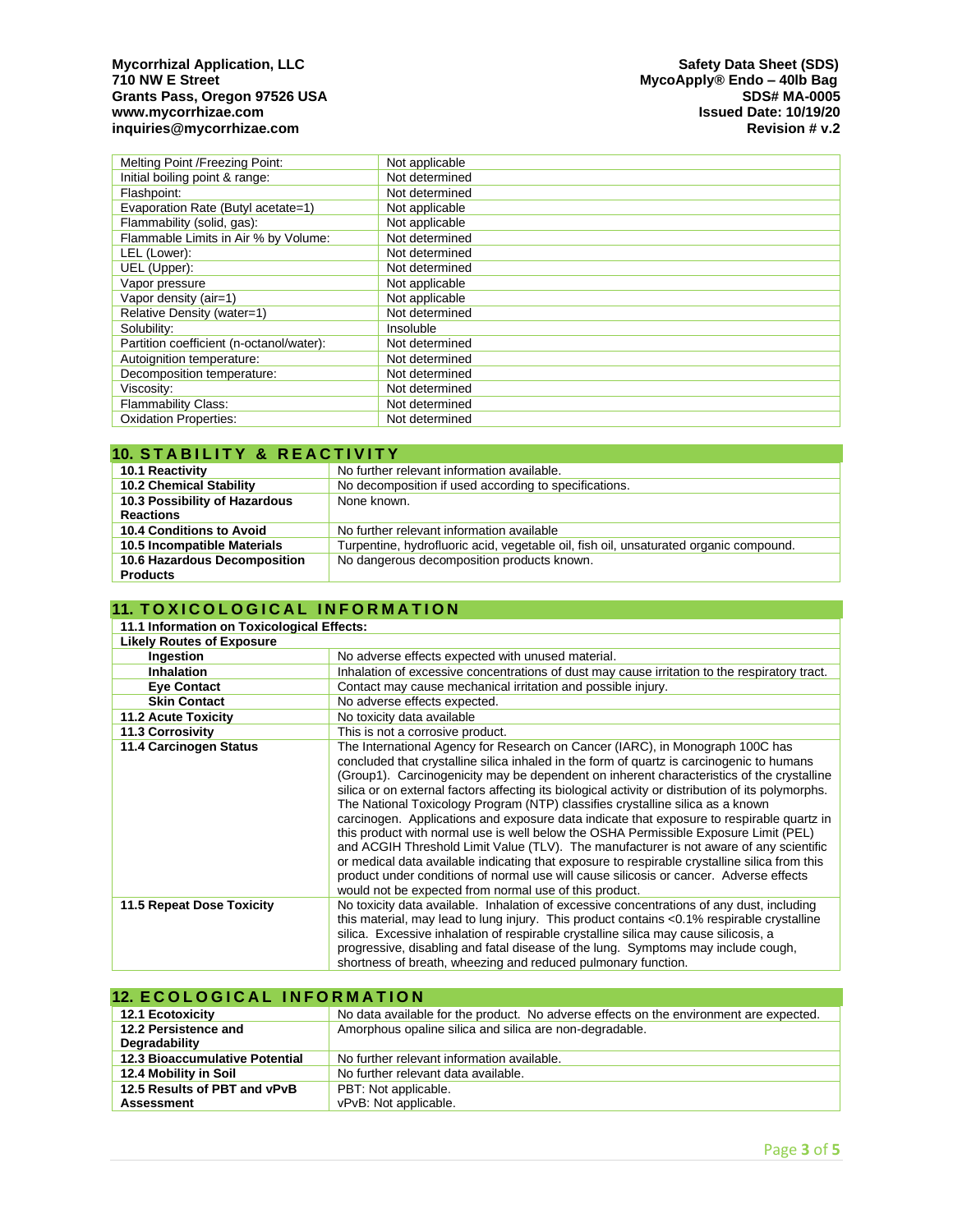**12.6 Other Adverse Effects** None known.

## **13. D I S P O S A L C O N S I D E R A T I O N S**

### **13.1 Waste Treatment Methods**

Dispose in accordance with local, state and federal environmental regulations. Unused material is suitable for disposal in sanitary landfill. Used material may be subject to regulation, depending on the nature of the material absorbed. Check with appropriate regulatory authority for used material.

## **14. TRANSPORT INFORMATION**

| <b>14.1 Transport Information</b> |                                                                                                |                |                |                |
|-----------------------------------|------------------------------------------------------------------------------------------------|----------------|----------------|----------------|
|                                   | <b>DOT</b>                                                                                     | <b>IMDG</b>    | <b>IATA</b>    | TDG            |
| UN number                         | Not applicable                                                                                 | Not applicable | Not applicable | Not applicable |
| Proper shipping name              | Not regulated under DOT                                                                        | Not regulated  | Not regulated  | Not regulated  |
| Hazard class(es)                  | Not applicable                                                                                 | Not applicable | Not applicable | Not applicable |
| Packing group                     | Not applicable                                                                                 | Not applicable | Not applicable | Not applicable |
| <b>Special precautions</b>        | Consult IMO regulations before transporting ocean bulk. Transport in bulk according to Annex I |                |                |                |
|                                   | or II of MARPOL 73/78 and the IBC or IGC Code.                                                 |                |                |                |

## **15. R E G U L A T O R Y I N F O R M A T I O N**

| 15.1 Safety, Health and Environment Regulations/Legislation Specific for the Substance or Mixture: |                                                                                               |  |
|----------------------------------------------------------------------------------------------------|-----------------------------------------------------------------------------------------------|--|
| <b>US TSCA</b>                                                                                     | Components of this product are listed on the EPA TSCA Inventory or exempt from                |  |
|                                                                                                    | notification requirements                                                                     |  |
| <b>CERCLA STATUS</b>                                                                               | None                                                                                          |  |
| <b>SARA STATUS</b>                                                                                 | Chronic: No<br>CDT: No<br>Acute: No                                                           |  |
| <b>SARA 313</b>                                                                                    | None                                                                                          |  |
| <b>EINECS</b>                                                                                      | Components of this product are listed on the EINECS Inventory or exempt from                  |  |
|                                                                                                    | notification requirements.                                                                    |  |
| <b>EEC R&amp;S Phrases</b>                                                                         | Xn Harmful, R48/20 Harmful: Danger of serious damage to health by prolonged exposure          |  |
|                                                                                                    | by inhalation; S22 Do not breath dust; S38 In case of insufficient ventilation, wear suitable |  |
|                                                                                                    | respirator equipment.                                                                         |  |
| <b>State Right-To-Know</b>                                                                         | California Proposition 65: This product contains respirable crystalline silica which is       |  |
|                                                                                                    | known to the State of California to cause cancer.                                             |  |
|                                                                                                    |                                                                                               |  |
|                                                                                                    | Consult applicable national, state provincial or local laws to determine regulations, laws or |  |
|                                                                                                    | ordinances which may be applicable.                                                           |  |
| <b>OSHA HAZARD</b>                                                                                 | Not defined by the OSHA Hazard Communication Standard, 29 CFR                                 |  |
| <b>COMMUNICATION STANDARD</b>                                                                      |                                                                                               |  |
| <b>JAPAN MITI</b>                                                                                  | No data available                                                                             |  |
| <b>AICS</b>                                                                                        | No data available                                                                             |  |
| 15.2 Pesticide Labeling: Not an EPA registered pesticide.                                          |                                                                                               |  |

## **16. OTHER INFORMATION**

|                                                                                                                                             | <b>HMIS Ratings:</b>                                                                                | Health $-0^*$                      | Flammability – 0                                                                                    | $Reactivity - 0$ |  |  |
|---------------------------------------------------------------------------------------------------------------------------------------------|-----------------------------------------------------------------------------------------------------|------------------------------------|-----------------------------------------------------------------------------------------------------|------------------|--|--|
|                                                                                                                                             | $0 =$ Minimal Hazard, 1 = Slight Hazard, 2 = Moderate Hazard, 3 = Serious Hazard, 4 = Severe Hazard |                                    |                                                                                                     |                  |  |  |
|                                                                                                                                             |                                                                                                     |                                    |                                                                                                     |                  |  |  |
|                                                                                                                                             |                                                                                                     | NFPA Hazard Ratings: Health $-0^*$ | $Flammability - 0$ Reactivity $-0$                                                                  |                  |  |  |
|                                                                                                                                             |                                                                                                     |                                    | $0 =$ Minimal Hazard, 1 = Slight Hazard, 2 = Moderate Hazard, 3 = Serious Hazard, 4 = Severe Hazard |                  |  |  |
|                                                                                                                                             |                                                                                                     |                                    |                                                                                                     |                  |  |  |
| 16.1 GHS Abbreviations and Phrases for Reference:                                                                                           |                                                                                                     |                                    |                                                                                                     |                  |  |  |
| $\circledR$ = Registered Trademark                                                                                                          |                                                                                                     |                                    |                                                                                                     |                  |  |  |
| $™$ = Registered Trademark                                                                                                                  |                                                                                                     |                                    |                                                                                                     |                  |  |  |
| $L = Listed$                                                                                                                                |                                                                                                     |                                    |                                                                                                     |                  |  |  |
| $S = Short-term$                                                                                                                            |                                                                                                     |                                    |                                                                                                     |                  |  |  |
| $N/A = Not Applicable$                                                                                                                      |                                                                                                     |                                    |                                                                                                     |                  |  |  |
| $N/L = Not$ Listed                                                                                                                          |                                                                                                     |                                    |                                                                                                     |                  |  |  |
| $N/D = Not Determined$                                                                                                                      |                                                                                                     |                                    |                                                                                                     |                  |  |  |
| $C =$ Ceiling                                                                                                                               |                                                                                                     |                                    |                                                                                                     |                  |  |  |
| Disclaimer: The information provided in this Safety Data Sheet (SDS) is provided in good faith and believed to be accurate at the           |                                                                                                     |                                    |                                                                                                     |                  |  |  |
| time of preparation of the SDS. However, Mycorrhizal Applications and its subsidiaries or affiliates extend no warranties, make no          |                                                                                                     |                                    |                                                                                                     |                  |  |  |
| representations, and assume no responsibility as to the accuracy, suitability, or completeness of such information. Additionally,           |                                                                                                     |                                    |                                                                                                     |                  |  |  |
| neither Mycorrhizal Applications nor any of its subsidiaries or affiliates represents or quarantees that this information or product        |                                                                                                     |                                    |                                                                                                     |                  |  |  |
| may be used without infringing the intellectual property rights of others. It is the users' own responsibility to determine the suitability |                                                                                                     |                                    |                                                                                                     |                  |  |  |